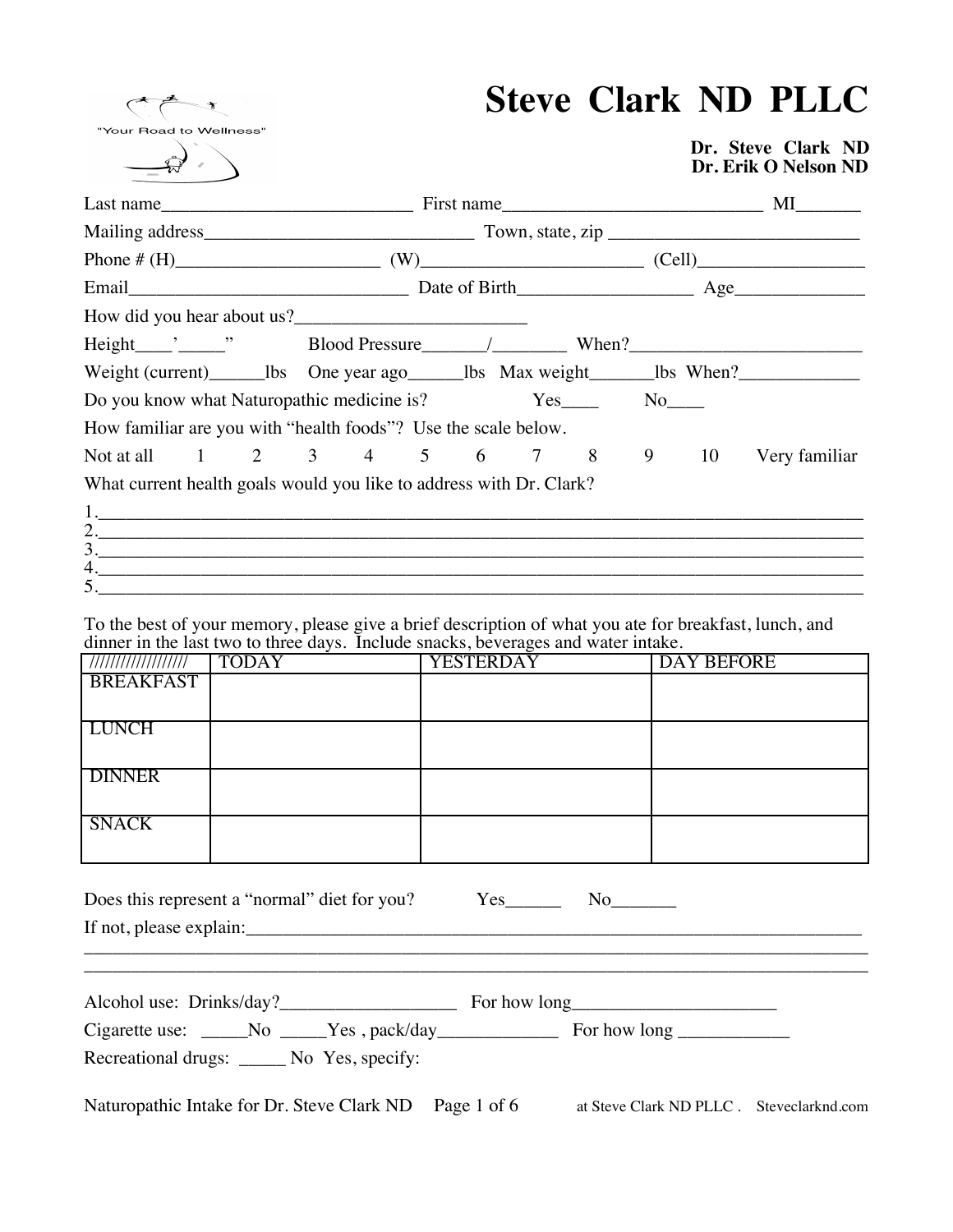### **Symptoms Questionnaire:**

Please check the box for appropriate current or past symptoms.

| I is vase check the box for appropriate current or past symptoms.                                                                                                                                                              |                |      |                                |               |
|--------------------------------------------------------------------------------------------------------------------------------------------------------------------------------------------------------------------------------|----------------|------|--------------------------------|---------------|
|                                                                                                                                                                                                                                | <b>Present</b> | Past | <b>Severity</b><br><b>Mild</b> | <b>Severe</b> |
| <b>CIRCULATION</b><br>Deep $leg$ pain<br>Cold hands/feet<br>Swelling in ankles $\overline{\Gamma}$<br>Easy bleeding/bruising                                                                                                   |                |      |                                |               |
| <b>DIGESTIVE</b><br>Nausea/vomiting<br>Diarrhea<br>Belching or gas<br>Heartburn<br>Change in thirst $\Gamma$<br>Change in appetite $\Gamma$<br>Blood in stool                                                                  |                |      |                                |               |
| Bowel movements: How often? Solution Lines are change? Yes less Lines and Solution Lines are the Muslim Lines and Muslim Lines are the Muslim Lines and Muslim Lines are the Muslim Lines and Muslim Lines are the Muslim Line |                |      |                                | No            |
| <b>EARS</b><br>Ear aches/infections $\Gamma$<br>Ringing/hearing $loss$                                                                                                                                                         |                |      |                                |               |
| <b>EMOTIONAL</b><br>Mood swings $\Box$<br>Anger/irritability                                                                                                                                                                   |                |      |                                |               |
| <b>ENDOCRINE</b><br>Heat or cold intolerant.<br>Excessive thirst<br>Excessive hunger $\Gamma$                                                                                                                                  |                |      |                                |               |
| <b>ENERGY</b><br>Fatigue/sluggishness<br>Apathy/lethargy $\overline{\Gamma}$<br>Restlessness                                                                                                                                   |                |      |                                |               |
| <b>EYES</b><br>Swollen/red/sticky $\bar{\Gamma}$<br>Pain                                                                                                                                                                       |                |      | <b>Severity</b>                |               |
| Blurred/tunnel/double.<br>vision                                                                                                                                                                                               | <b>Present</b> | Past | <b>Mild</b>                    | <b>Severe</b> |

Naturopathic Intake for Dr. Steve Clark ND Page 2 of 6 at Steve Clark ND PLLC . Steveclarknd.com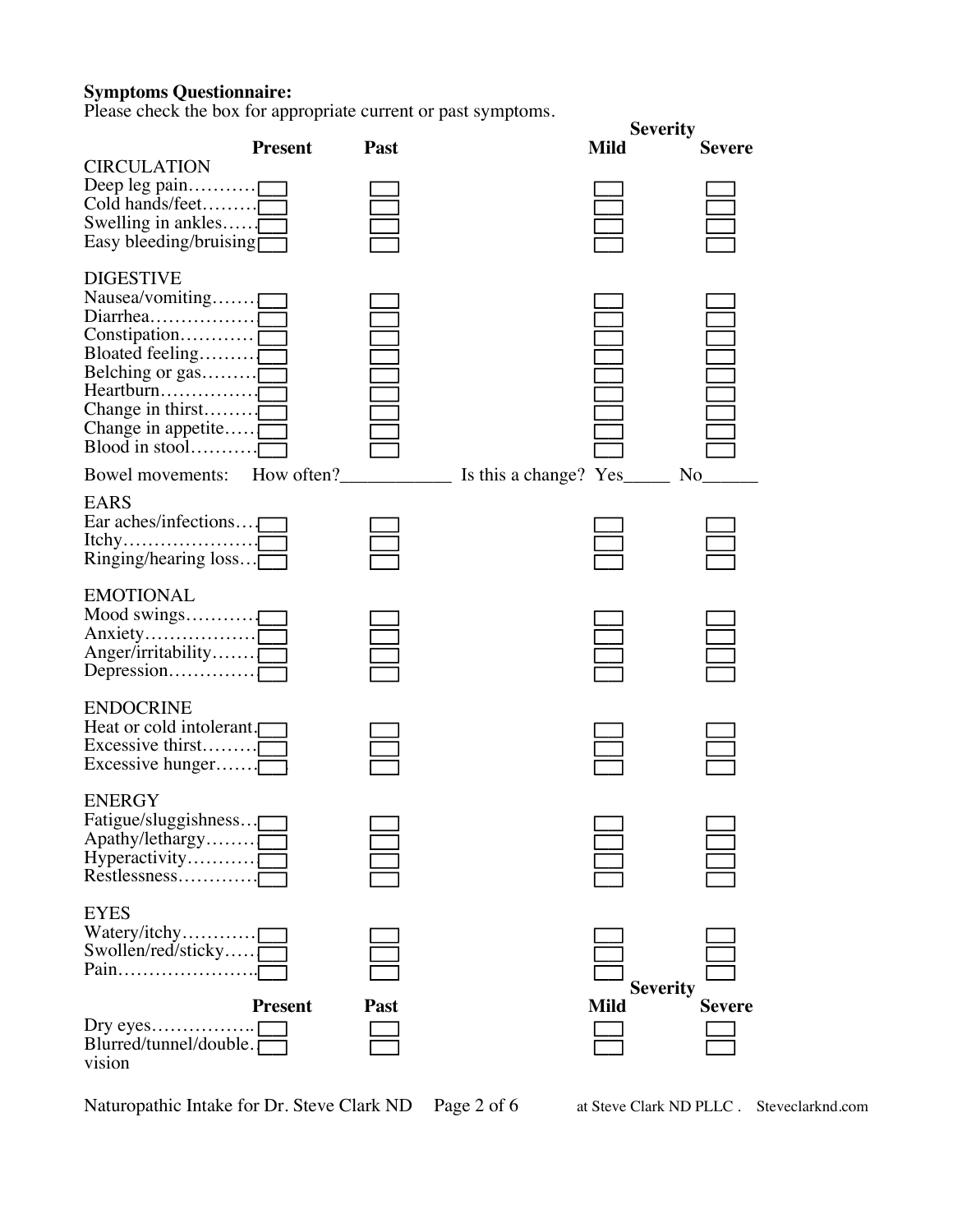## **HEAD**

| Headache/migraine                                                                                                                                                                                         |      |             |                                  |
|-----------------------------------------------------------------------------------------------------------------------------------------------------------------------------------------------------------|------|-------------|----------------------------------|
| <b>HEART</b><br>Irregular or skipped<br>beat<br>Rapid or pounding                                                                                                                                         |      |             |                                  |
| <b>JOINTS OR MUSCLES</b><br>Pain in joints<br>Stiffness or limitations <sub>[</sub><br>Pain or aches in muscle<br>Muscle weakness                                                                         |      |             |                                  |
| <b>LUNGS</b><br>Chest congestion<br>Deep chest coughing<br>Shortness of breath<br>Difficulty breathing<br>Pain on breathing<br>Spitting up blood $\Gamma$                                                 |      |             | $\Box$                           |
| <b>MIND</b><br>Poor concentration                                                                                                                                                                         |      |             |                                  |
| <b>MOUTH AND THROAT</b><br>Chronic coughing $\Gamma$<br>Gagging or throat $\dots$<br>clearing<br>Sore throat/horse<br>Swollen or discolored.<br>tongue<br>Canker sores<br>Difficulty swallowing. $\Gamma$ |      |             |                                  |
| <b>Present</b>                                                                                                                                                                                            | Past | <b>Mild</b> | <b>Severity</b><br><b>Severe</b> |
| <b>NECK</b><br>Lumps<br>Swollen glands<br>Muscle tension                                                                                                                                                  |      |             |                                  |
| NEUROLOGIC                                                                                                                                                                                                |      |             |                                  |

Naturopathic Intake for Dr. Steve Clark ND Page 3 of 6 at Steve Clark ND PLLC . Steveclarknd.com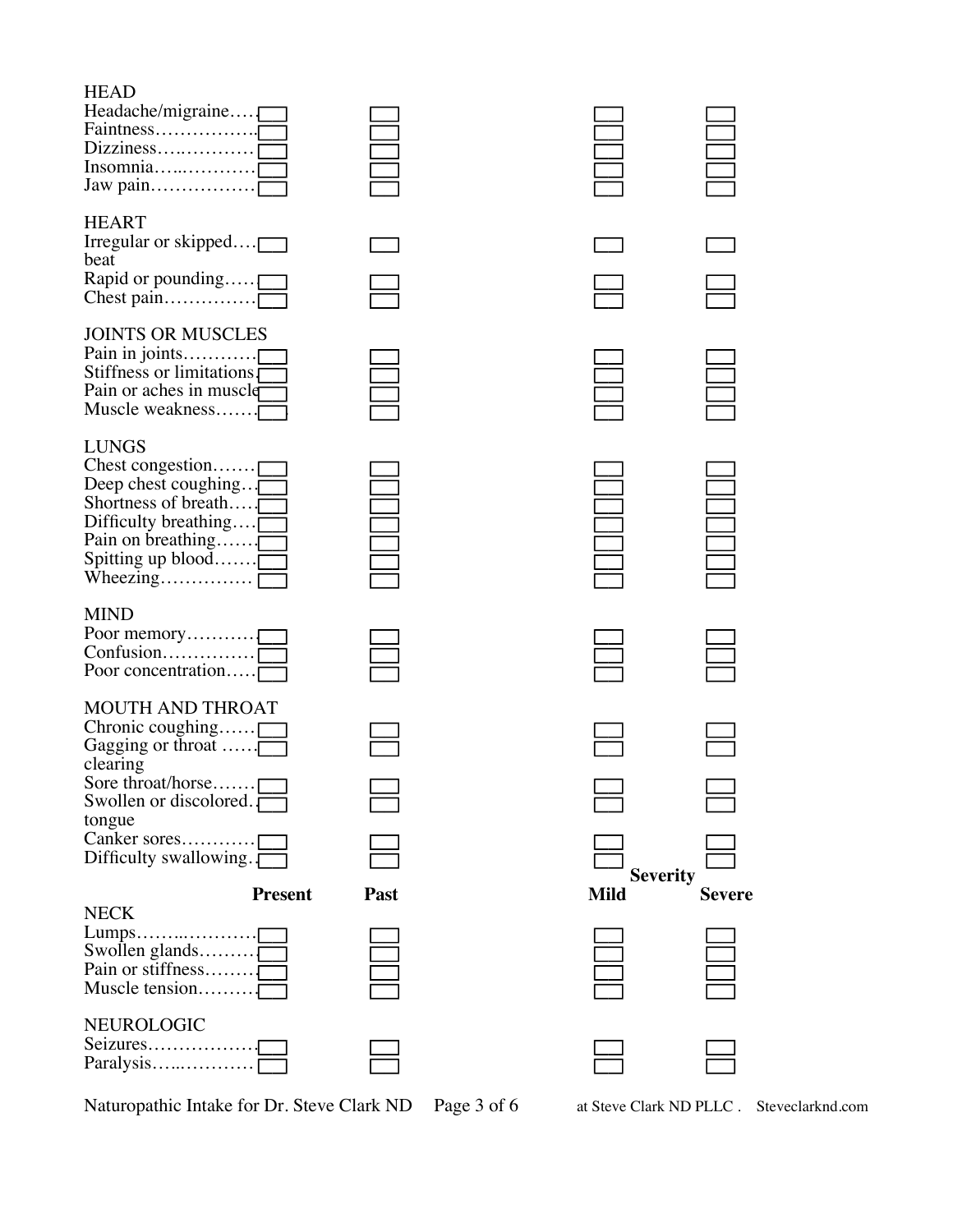| Numbing or tingling $\Box$<br>Vision changes                                                                                                                                                                                                                                 |                                                                                 |  |
|------------------------------------------------------------------------------------------------------------------------------------------------------------------------------------------------------------------------------------------------------------------------------|---------------------------------------------------------------------------------|--|
| <b>NOSE</b><br>Sinus problems $\Box$<br>Hay fever<br>Sneezing attacks<br>Excessive mucus $\Box$<br>Nose bleeds                                                                                                                                                               |                                                                                 |  |
| <b>SKIN</b><br>Acne/boils<br>Hives/rash/dry skin $\Box$<br>Flushing or hot flashes.<br>Excessive sweating $\Box$<br>Night sweats<br>Color change                                                                                                                             |                                                                                 |  |
| <b>URINARY</b><br>Pain on urination<br>Increased frequency<br>of urination<br>Frequency at night $\Box$<br>Inability to hold urine.                                                                                                                                          |                                                                                 |  |
| WEIGHT<br>Binge eating/drinking.<br>Craving certain foods.<br>Excessive weight $\Box$<br>Compulsive eating $\Box$<br>Water retention<br>Underweight $\Box$                                                                                                                   |                                                                                 |  |
| FEMALE REPRODUCTIVE (if applicable)<br>Age menses began<br>Average length of cycle<br>Average length of bleeding<br>Are you sexually active?<br>Do you use birth control?<br>Number of pregnancies<br>Number of live births<br>Number of miscarriages<br>Number of abortions | days<br>days<br>$N_0$ $Yes$<br>$\rule{1em}{0.15mm}$ No $\rule{1em}{0.15mm}$ Yes |  |
| <b>Present</b><br>Bleeding between $\Box$ .<br>periods                                                                                                                                                                                                                       | Past                                                                            |  |

Naturopathic Intake for Dr. Steve Clark ND Page 4 of 6 at Steve Clark ND PLLC . Steveclarknd.com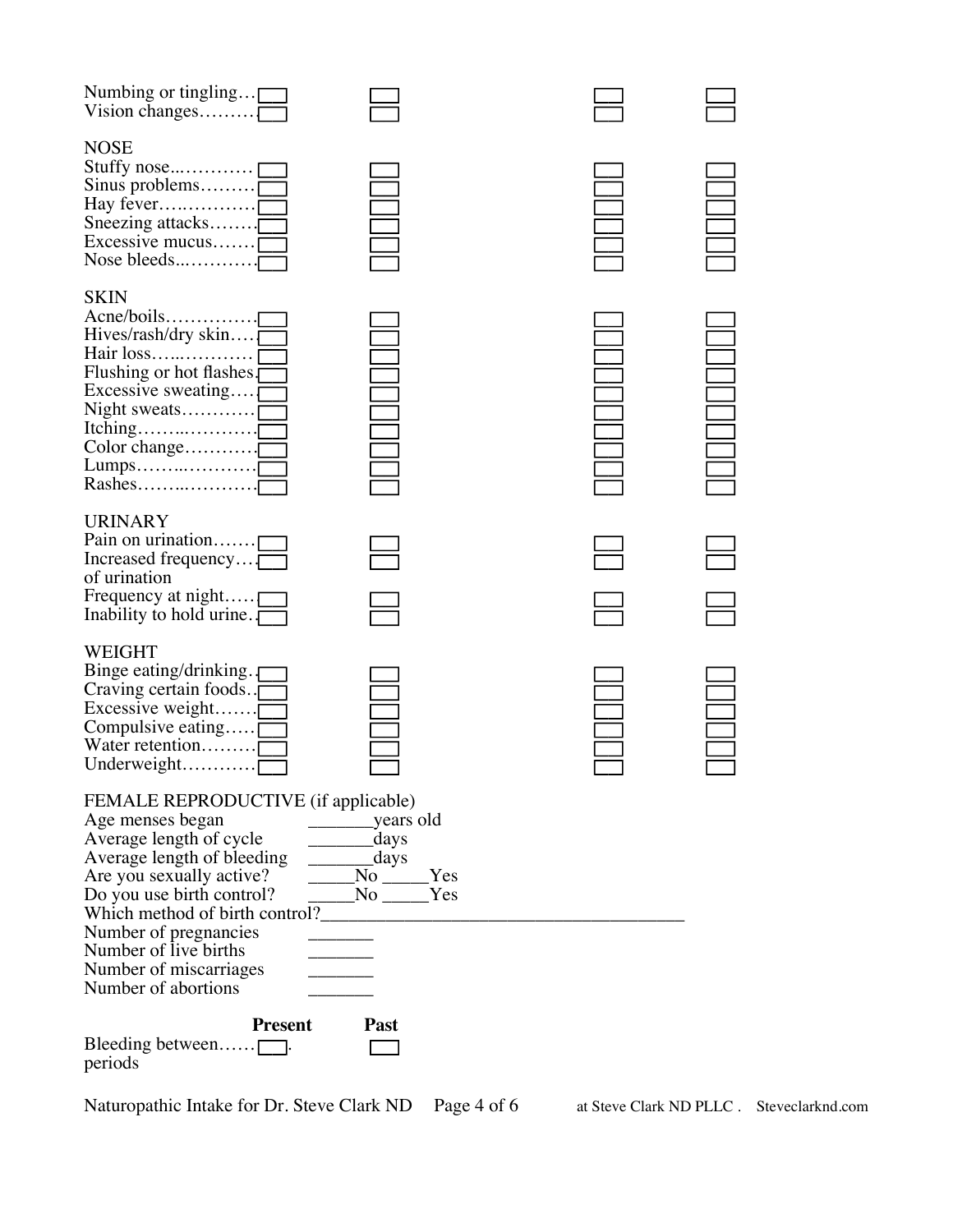| Pain during intercourse<br>Painful menses<br>Irregular cycles $\Box$<br>Excessive flow<br>Menopausal symptoms<br>Sexual difficulties $\overline{\Gamma}$<br>Sexually transmitted $\Box$<br>disease |                          |  |     |
|----------------------------------------------------------------------------------------------------------------------------------------------------------------------------------------------------|--------------------------|--|-----|
| <b>BREAST</b><br>Pain or tenderness                                                                                                                                                                | Do you do self exams? No |  | Yes |

Have you used any hormone modulating treatments: Ie birth control, bioidentical hormones, estrogen replacement. Hormone blockers including hormone modulating chemotherapy: Specify:

| MALE REPRODUCTIVE (if applicable) |           |
|-----------------------------------|-----------|
| Hernias                           |           |
| Testicular masses                 |           |
| Testicular pain                   |           |
| Prostate disease                  |           |
| Discharge or sores                |           |
| Sexually transmitted $\Box$       |           |
| disease                           |           |
| Sexual difficulties               |           |
| Are you sexually active?          | Yes<br>N٥ |

Have you used any hormone modulating treatments: Ie bioidentical hormones, testosterone replacement. Hormone blockers including hormone modulating chemotherapy: Specify:

**FAMILY** history of significant illness:

\_\_\_\_\_\_\_\_\_\_\_\_\_\_\_\_\_\_\_\_\_\_\_\_\_\_\_\_\_\_\_\_\_\_\_\_\_\_\_\_\_\_\_\_\_\_\_\_\_\_\_\_\_\_\_\_\_\_\_\_\_\_\_\_\_\_\_\_\_\_\_\_\_\_\_\_\_\_\_\_\_\_\_\_ \_\_\_\_\_\_\_\_\_\_\_\_\_\_\_\_\_\_\_\_\_\_\_\_\_\_\_\_\_\_\_\_\_\_\_\_\_\_\_\_\_\_\_\_\_\_\_\_\_\_\_\_\_\_\_\_\_\_\_\_\_\_\_\_\_\_\_\_\_\_\_\_\_\_\_\_\_\_\_\_\_\_\_\_ \_\_\_\_\_\_\_\_\_\_\_\_\_\_\_\_\_\_\_\_\_\_\_\_\_\_\_\_\_\_\_\_\_\_\_\_\_\_\_\_\_\_\_\_\_\_\_\_\_\_\_\_\_\_\_\_\_\_\_\_\_\_\_\_\_\_\_\_\_\_\_\_\_\_\_\_\_\_\_\_\_\_\_\_ \_\_\_\_\_\_\_\_\_\_\_\_\_\_\_\_\_\_\_\_\_\_\_\_\_\_\_\_\_\_\_\_\_\_\_\_\_\_\_\_\_\_\_\_\_\_\_\_\_\_\_\_\_\_\_\_\_\_\_\_\_\_\_\_\_\_\_\_\_\_\_\_\_\_\_\_\_\_\_\_\_\_\_\_ \_\_\_\_\_\_\_\_\_\_\_\_\_\_\_\_\_\_\_\_\_\_\_\_\_\_\_\_\_\_\_\_\_\_\_\_\_\_\_\_\_\_\_\_\_\_\_\_\_\_\_\_\_\_\_\_\_\_\_\_\_\_\_\_\_\_\_\_\_\_\_\_\_\_\_\_\_\_\_\_\_\_\_\_ \_\_\_\_\_\_\_\_\_\_\_\_\_\_\_\_\_\_\_\_\_\_\_\_\_\_\_\_\_\_\_\_\_\_\_\_\_\_\_\_\_\_\_\_\_\_\_\_\_\_\_\_\_\_\_\_\_\_\_\_\_\_\_\_\_\_\_\_\_\_\_\_\_\_\_\_\_\_\_\_\_\_\_\_